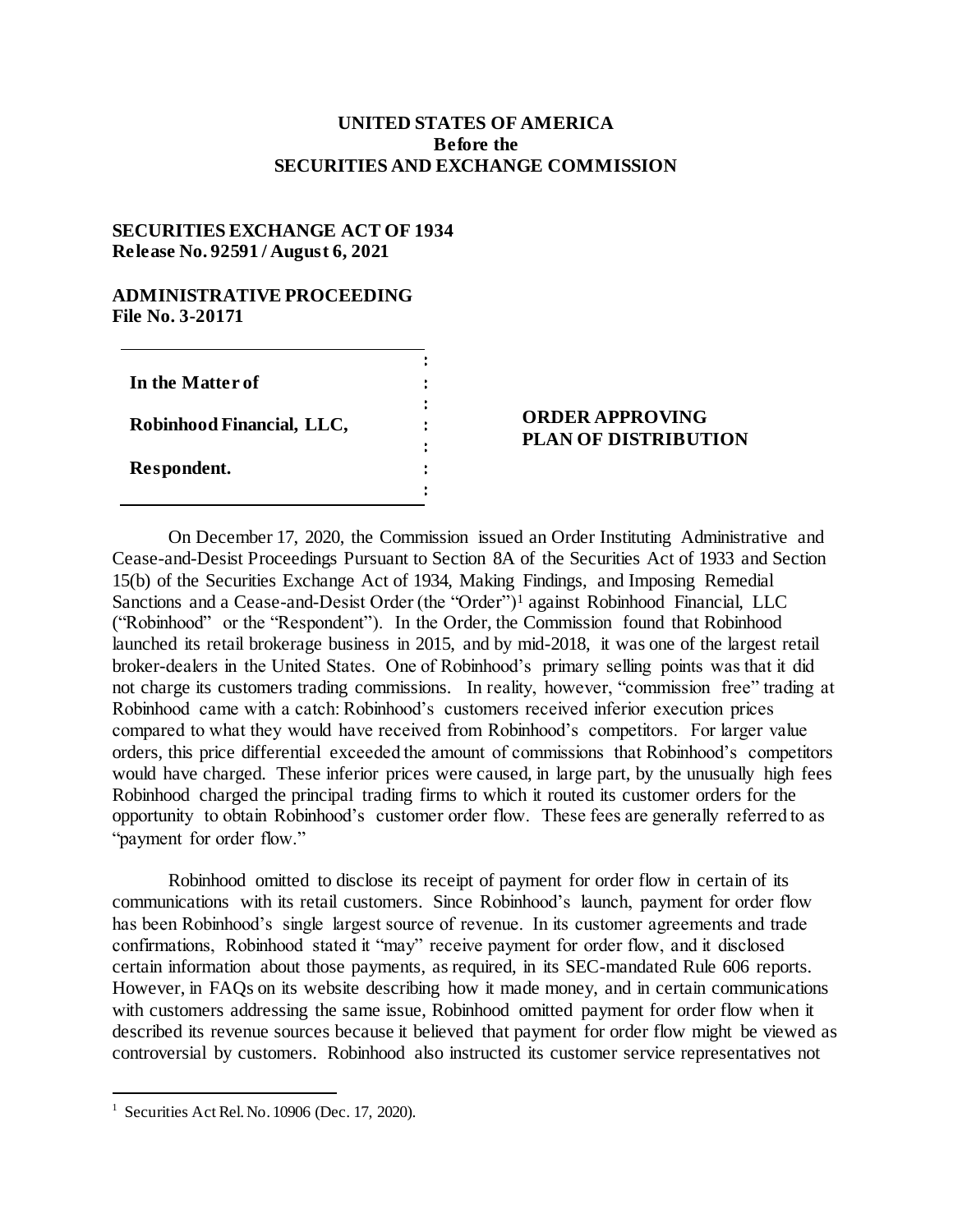to mention payment for order flow in responding to questions about Robinhood's sources of revenue.

As a broker-dealer that routed its customer orders for execution, Robinhood had a duty to seek to obtain the best reasonably available terms for its customers' orders, including price. This duty is referred to as the duty of "best execution." From July 2016 through June 2019, while Robinhood was on notice that its high payment for order flow rates from principal trading firms could result in inferior execution prices for its customers, Robinhood violated its duty of best execution by failing to conduct adequate, regular, and rigorous reviews of the execution quality it provided on customer orders. Robinhood did not begin comparing its execution quality to that of its competitors until October 2018, and did not take appropriate steps during the entire period to assess whether its high payment for order flow rates adversely affected customer execution prices. The Commission ordered the Respondent to pay a \$65,000,000.00 civil money penalty. The Commission created a Fair Fund, pursuant to Section 308(a) of the Sarbanes-Oxley Act of 2002, so the civil penalty paid can be distributed to harmed investors (the "Fair Fund").

The Fair Fund is comprised of the \$65,000,000.00 paid by the Respondent, pursuant to the Order. The Fair Fund is subject to the continuing jurisdiction and control of the Commission and has been deposited at United States Department of Treasury's Bureau of the Fiscal Service in an interest-bearing account. Any interest accrued will be added to the Fair Fund.

On June 4, 2021, the Division of Enforcement, pursuant to delegated authority, published a Notice of Proposed Plan of Distribution and Opportunity for Comment (the "Notice")<sup>2</sup> pursuant to Rule 1103 of the Commission's Rules on Fair Fund and Disgorgement Plans ("Commission's Rules").<sup>3</sup> The Notice advised interested persons that they could obtain a copy of the Proposed Plan of Distribution (the "Proposed Plan") from the Commission's public website a[t http://www.sec.gov/litigation/fairfundlist.htm](http://www.sec.gov/litigation/fairfundlist.htm) or by submitting a written request to Noel Gittens, United States Securities and Exchange Commission, 100 F Street, NE, Washington, DC 20549-5876.

The Notice also advised that all persons desiring to comment on the Proposed Plan could submit their comments, in writing, no later than thirty (30) days from the publication of the Notice in the following ways: (1) to the Office of the Secretary, United States Securities and Exchange Commission, 100 F Street, NE, Washington, DC 20549-1090; (2) by using the Commission's Internet comment form [\(http://www.sec.gov/litigation/admin.shtml\);](http://www.sec.gov/litigation/admin.shtml) or (3) by sending an e-mail to rule-comments  $@sec.gov$ . The Commission received no negative comments concerning the Proposed Plan during the comment period.<sup>4</sup>

l

<sup>2</sup> Exchange Act Rel. No. 92115 (June 4, 2021).

<sup>3</sup> 17 C.F.R. § 201.1103.

<sup>&</sup>lt;sup>4</sup> A total of 123 comments were received in response to the Notice during the comment period. Additional comments have been received since the comment period ended, which have also been reviewed and considered. None of the comments objected to, or raised any concerns regarding the pool of investors deemed to be eligible to participate in the distribution, the method of allocation used in the Proposed Plan, or the Proposed Plan generally. As such, no modification of the Proposed Plan is necessary.